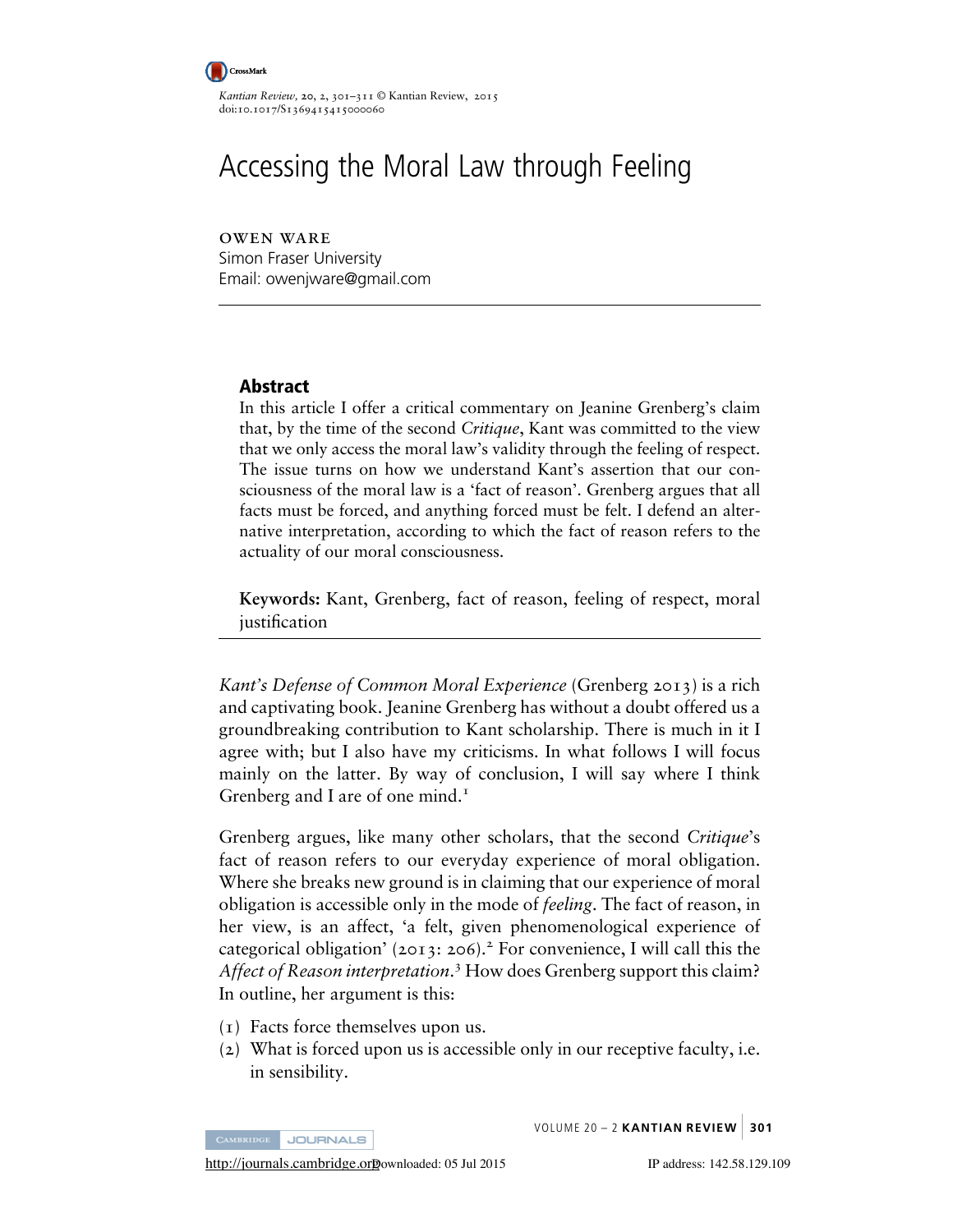- (3) The fact of reason forces itself upon us.
- (4) Therefore, the fact of reason is accessible only in sensibility (through the feeling of respect).

The Affect of Reason interpretation links to one of Grenberg's further claims: her view that feeling plays a 'grounding' role in Kant's ethics (2013: 69, 137, 166, 263, 283). On her account, only the feeling of respect reveals the moral law to us in a way that confirms its validity as a categorical imperative. Without a proper analysis of this feeling, then, Kant would not be able to justify the authority of the moral law or our status as beings with freedom of will. To my mind, this is one of the most original and controversial claims of Grenberg's book. I will refer to it simply as the Feeling Thesis.<sup>4</sup>

While I am sympathetic to the view that feeling plays a positive role in Kant's ethics (cf. Ware 2010, 2014a), my question is whether the Affect of Reason interpretation is correct. I will argue here that it is not. Kant did not claim that we access the moral law's validity through the feeling of respect. In saying this, however, I do not think that we must reject or downplay the significance of feeling in Kant's ethics. There is an alternative way to appreciate this significance, I think, one that avoids the pitfalls Grenberg finds in standard accounts of how the 'fact' (Faktum) relates to 'respect' (Achtung). After providing my critique of Grenberg's view in sections  $\bar{x}$  and  $\bar{z}$ , I will say more to clarify this alternative account in section 3.

## 1

Let us start with the first premise of Grenberg's argument.

(1) Facts force themselves upon us.

This is obviously true of empirical facts. 'When I encounter something in my empirical experience of objects', Grenberg writes, 'things are indeed given to me in this way: I cannot choose whether to perceive whatever happens to be in my range of sensible perception' (2013: 193). The coffee cup I see on my desk, for example, is a fact in this sense. It appears to me in such a way that I cannot randomly decide its shape, colour, texture, and so forth. Moreover, I do not arrive at my knowledge of the coffee cup through a process of inferential or deductive reasoning. It presents itself to me, and in this respect it has a *forceful* character in my experience.

302 <sup>|</sup> KANTIAN REVIEW VOLUME 20 – <sup>2</sup>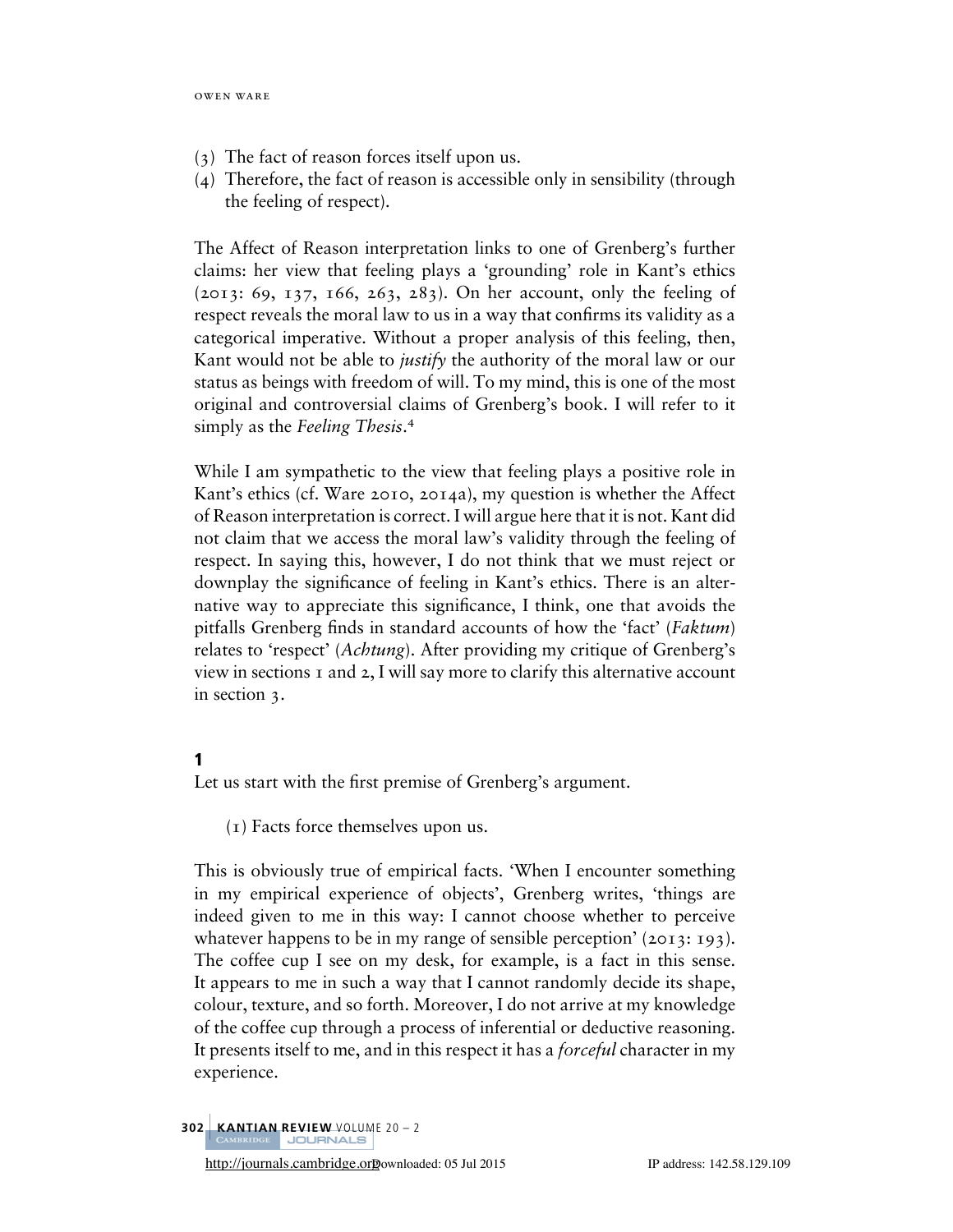Of course when Kant introduces the fact of reason in the second Critique, he states that it 'forces (aufdringt) itself upon us of itself as a synthetic a *priori* proposition' ( $KpV$  5: 31; emphasis added). Whatever this 'fact' is, then, we know that it is not an ordinary fact like the coffee cup I see on my desk. Since my cognition of the cup occurs in experience, it has an a posteriori status. Yet the fact of reason cannot belong to empirical experience in this way; it cannot be something I can grasp through sense perception. Aware of the risk of confusion here, Kant qualifies his remark by adding:

However, in order to avoid misrepresentation in regarding this law as a given (gegeben), it must be noted carefully that it is not an empirical fact but the sole fact of pure reason which, by it, announces itself as originally lawgiving.  $(KpV_5: 3I)$ 

Grenberg is aware of this important qualification. The fact of reason, she writes, is a 'synthetic a priori' proposition, the source of which I can never apprehend through sense perception (2013: 193). Yet Grenberg still thinks that the forceful quality of empirical facts – the way they are given to consciousness – sheds light on the fact of reason. In particular, she claims, their forceful quality directs us to the only faculty that could make the moral law accessible to us.

This brings us to the second step of Grenberg's argument:

(2) What is forced upon us is accessible only in our receptive faculty, i.e. in sensibility.

This means a 'forced fact *has* to be a felt fact' (2013: 143; emphasis in original). As Grenberg puts it: 'when we have something forced upon us, we are passive or receptive in relation to that which is doing the forcing. As such, explanation of how we take in this forced fact must involve some aspect of ourselves capable of being passive or receptive. But such a capacity is our capacity for sensibility' (2013: 143; cf. 193). Now if step (2) is correct, the rest of Grenberg's argument follows. Once we acknowledge (3), that the fact of reason 'forces itself upon us', we must admit that we are subject to something unavoidably *given* in our consciousness. We must admit (4), that our experience of categorical obligation is accessible to us only via *feeling*.

I do not think we must accept  $(4)$ , though, since I do not think that  $(2)$  is true. Notice, first, that for the Affect of Reason interpretation to work, we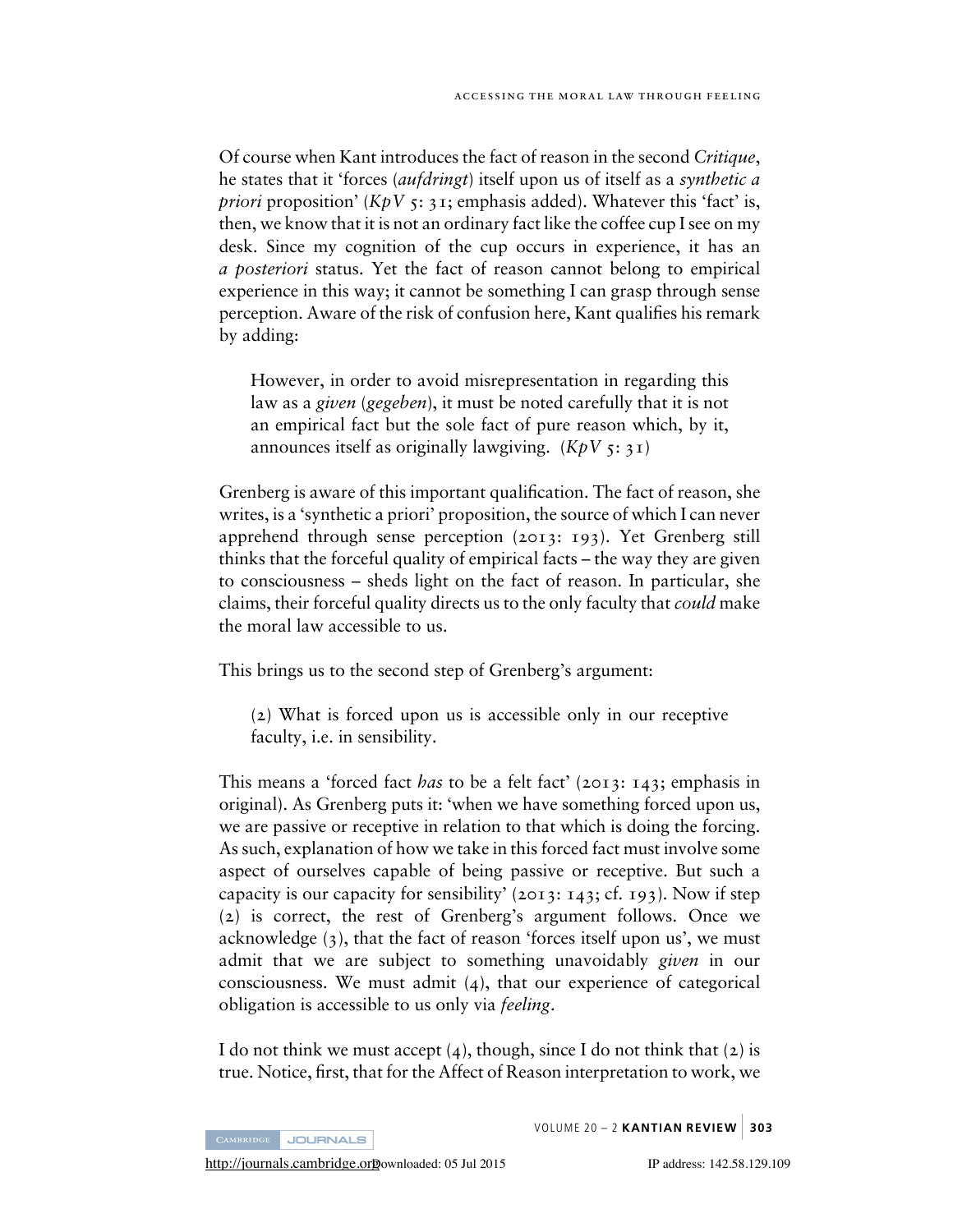must justify the claim that whatever is given to us – our perception of coffee cups, our experience of categorical demands – can only appear via sensibility. But this claim strikes me as false. I think Kant would say that many representations have a forceful quality without necessarily linking to our sensible faculty.<sup>5</sup> In the first Critique, for example, Kant uses language nearly identical to his characterization of the fact of reason when he explains how concepts like substance 'force themselves' upon us. Here too Kant says we can display the pure use of our cognitive faculty as a 'fact', and to illustrate this he has us perform the following thought experiment:

If you remove from your empirical concept of every object, whether corporeal or incorporeal, all those properties of which experience teaches you, you could still not take from it that by means of which you think of it as a substance or as dependent on a substance.

He then concludes:

Thus convinced by the necessity with which this concept forces [again: *aufdringt*] itself on you, you must concede that it has its seat in your faculty of cognition a priori. (B6; translation modified)

Now if we accept Grenberg's claim that forceful cognitions are accessible only through our receptive faculty, we would be led to conclude from this thought experiment that the 'necessity' attaching to the concept of substance is accessible to us only in sensibility. Yet there is no indication that Kant holds this view – nor is it clear this would make sense within the context of the first Critique.<sup>6</sup>

To make progress here, consider again Kant's warning in the second Critique: 'in order to avoid misrepresentation in regarding this law as a *given*, it must be noted carefully that it is not an empirical fact' ( $KpV$  5: 31). Grenberg cites this passage, as we have seen, but she interprets Kant's word of caution to mean only that the fact of reason does not ground 'synthetic a posteriori knowledge claims' (2013: 193). What Grenberg tries to preserve from the analogy to empirical facts, in turn, is the sense in which we receive them passively. Yet in light of what Kant says in the first *Critique*, it seems clear that by speaking of a 'fact' he means only to register the unique modal status of certain cognitions. On this reading, what we should take away from the analogy is not that

304 <sup>|</sup> KANTIAN REVIEW VOLUME 20 – <sup>2</sup>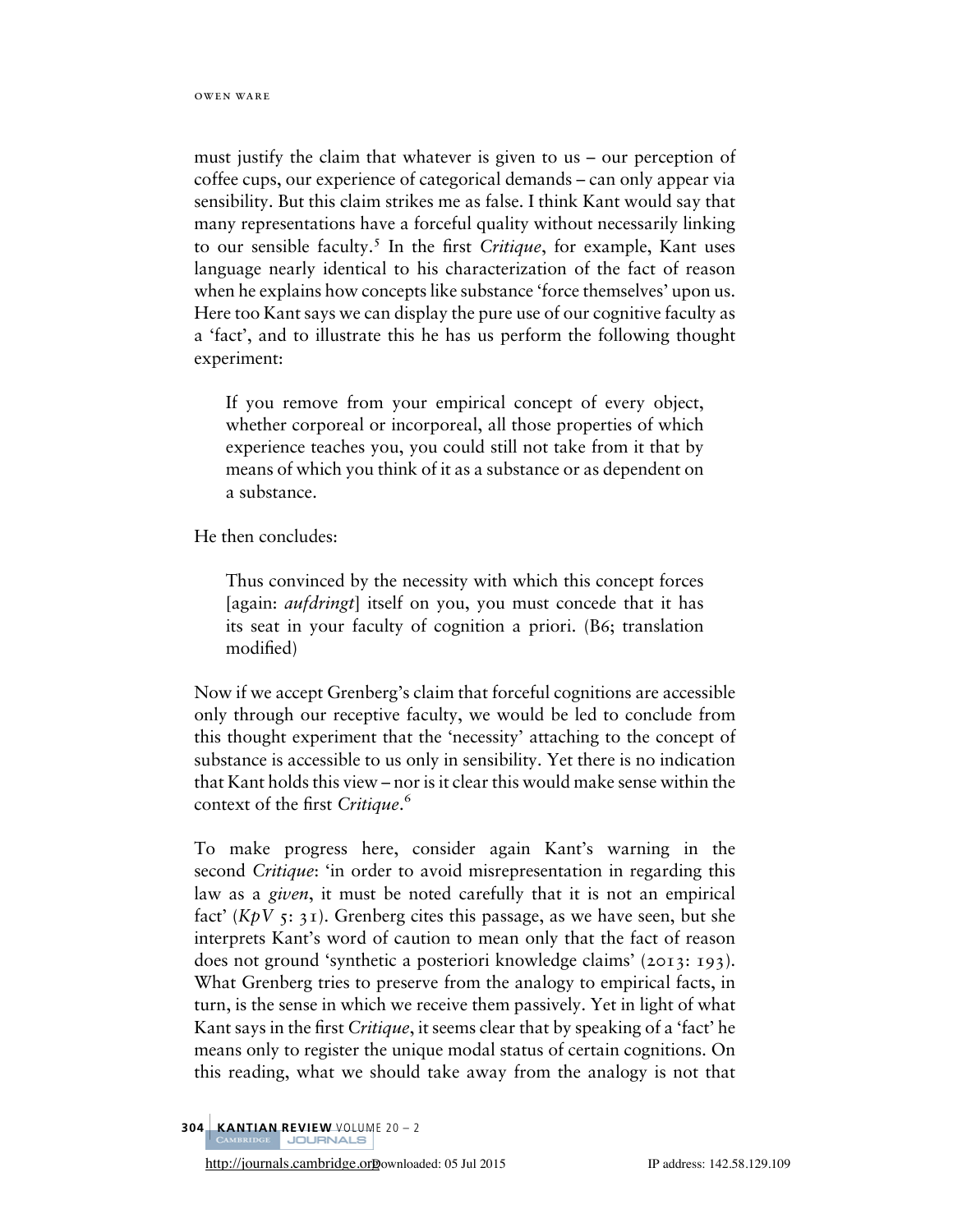empirical facts are *received*, but that they are *actual*. The point of Kant's thought experiment is to show that, when we try to remove every quality from an object, we realize that we cannot remove the concept of substance (B6). We must then concede, as he says, that our consciousness of necessity must have come from a pure faculty of cognition, for no empirical faculty could have generated it within us.

Applying this new analogy to the fact of reason is rather straightforward.<sup>7</sup> After Kant explains that our consciousness of freedom comes from the moral law, he turns to ask the next logical question: 'But how is consciousness of that *moral law* possible?' ( $KpV$  5: 30). In reply, he writes:

We can become aware of pure practical laws just as we are aware of pure theoretical principles, by paying attention to the necessity with which reason prescribes them to us and to the setting aside of all empirical conditions to which reason directs us. The concept of a pure will arises from the first, as consciousness of a pure understanding arises from the latter.  $(KpV_5: 30;$  emphasis added)

Reading this passage alongside the thought experiment in the first Critique is illuminating. In the theoretical sphere, Kant is saying, we can show that our faculty of cognition has a pure use by attending to the necessity of concepts such as 'substance'. Our actual consciousness of this necessity is sufficient to show that our cognitive faculty is not empirically conditioned all the way down. In the passage at  $KpV$  5: 30, Kant is saying we can show that our faculty of desire has a pure use in the same way, i.e. by attending to the necessity of moral laws. Our consciousness of this necessity is also something actual – a 'fact' – and that is sufficient to show that our faculty of desire too is not completely empirical.

Interestingly, Grenberg cites the remark from  $KpV$  5: 30 twice:

[W]hat we need to do with this consciousness of the moral law is pay attention to it: 'we can become aware of pure practical laws … by attending to the necessity with which reason prescribes them to us'.  $(2013:161)$ 

In order to have 'immediate consciousness' of the moral law, we have to *pay attention*: 'we become aware of pure practical laws … by attending to the necessity with which reason prescribes them to us'.  $(2013:179)$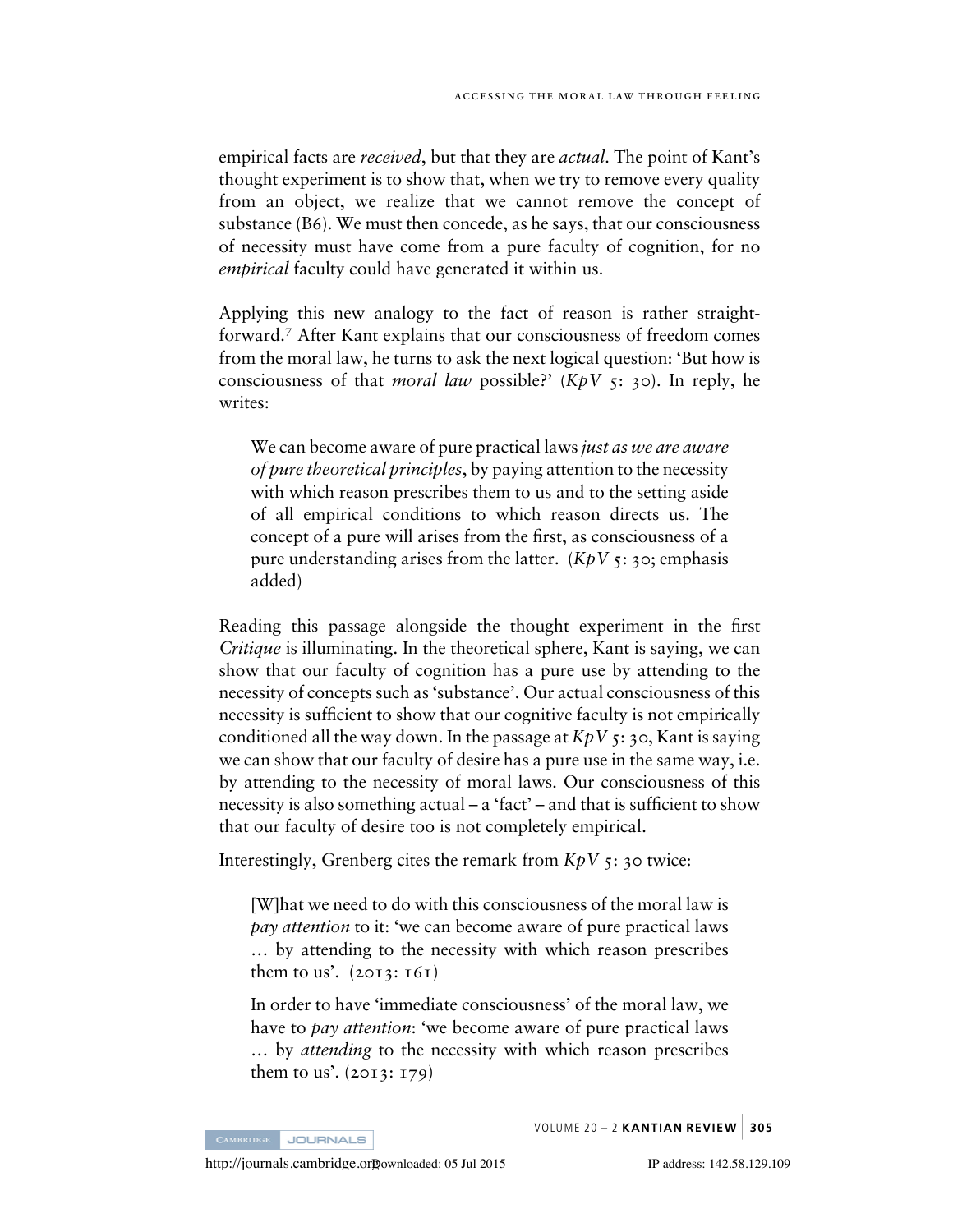Curiously, the ellipses in these passages hide Kant's comparison to the theoretical sphere, where he says we can become aware of pure practical laws 'just as we are aware of pure theoretical principles'  $(KpV_5: 30)^8$ Without this comparison, the idea that Kant wants us to reflect attentively on a felt experience looks plausible. But once we bring this comparison to light the passage from  $KpV$  5: 30 takes on a different meaning. I understand Kant's point to be that moral laws, like pure theoretical principles, have a unique modal status (they express strict necessity), and in both cases we are actually conscious of their necessity. In the practical sphere, he is saying, we are actually conscious of the necessity of moral laws, and that is sufficient to show that *pure* reason is practical within us.

To sum up: when Kant says that our consciousness of the moral law 'forces itself' upon us, we need not take him to mean this consciousness is felt. Nor must we assume that our consciousness of the moral law operates via sensibility because it is something 'given'. If we follow the parallel Kant wants us to draw to the theoretical sphere, it is clear that the givenness of moral consciousness refers to its modal status. At least this is an interpretative possibility that Grenberg has not closed off. We can take Kant to mean that we are actually conscious of necessity in moral laws, in the same way that we are actually conscious of necessity in pure theoretical principles. Calling these cognitions 'facts' means only that they are real, not that our grasp of them operates via feeling, as Grenberg supposes.

### 2

What other support might we find for the Affect of Reason interpretation? There is one passage from the second Critique that I think deserves special attention. Kant writes that the 'justification of moral principles as principles of a pure reason could also be carried out very well and with sufficient certainty by a mere appeal to the judgement of common human understanding' ( $KpV$  5: 90). To explain this he adds the following remark:

[A]nything empirical that might slip into our maxims as a determining ground of the will *makes itself known* at once by the feeling of gratification or pain that necessarily attaches to it insofar as it arouses desire, whereas pure practical reason directly *opposes* taking this feeling into its principle as a condition. The dissimilarity of determining grounds [of the will] (empirical and rational) is made known by [the] resistance of a

306 <sup>|</sup> KANTIAN REVIEW VOLUME 20 – <sup>2</sup>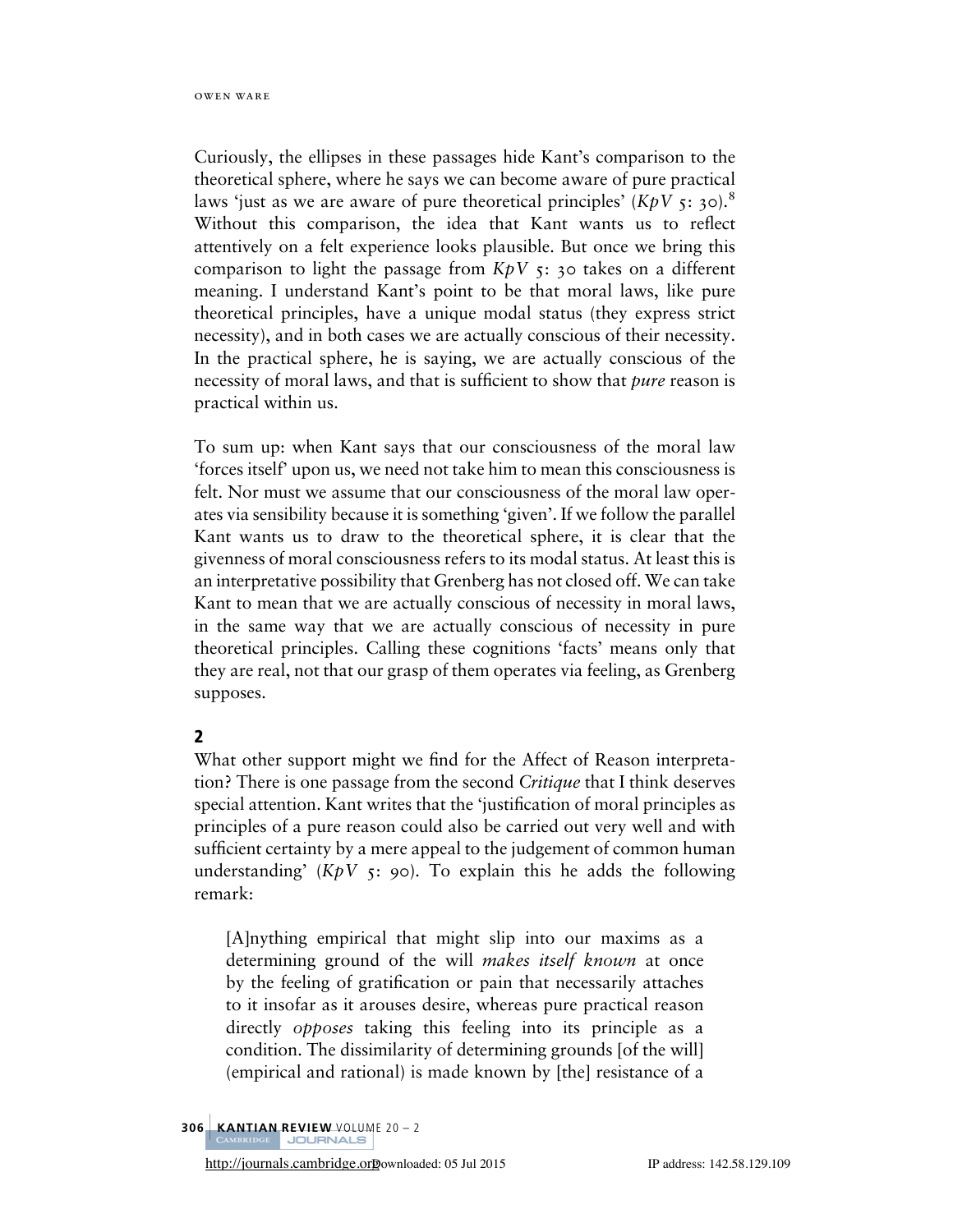practically lawgiving reason to every meddling inclination, by a special kind of *feeling.*  $(KpV_5: 9I-2)$ 

Grenberg cites this passage by way of criticizing scholars – like Henry Allison  $(1990)$  – who 'find feeling important for making sense of the incentive or interest we have to act in accordance with moral principles' but maintain that 'proof of the authority that those principles have over us must be accomplished entirely independently of appeal to feeling' (2013: 140). It seems clear from what Kant says that the moral law's validity is only revealed to us in a felt experience of conflict between empirical and rational grounds of choice, making Kant's analysis of 'respect' central to his project of justification in the second Critique. This is what I am calling the Feeling Thesis.

As Grenberg notes, however, the text just prior to  $KpV$  5: 91–2 is open to interpretation. Here Kant reflects on the organization of topics in the Analytic, observing that they proceed from 'practical principles a priori' (chapter I), to 'concepts of simply good and evil' (chapter II), and finally to 'the relation of pure practical reason to sensibility' (chapter III) ( $KpV$  5: 90). He repeats this observation a few sentences later (in a passage that Grenberg does not cite), writing that:

the division of the Analytic of pure practical reason must turn out like that of a syllogism, proceeding from the universal in the major premise (the moral principle), through undertaking in a minor premise a subsumption of possible actions (as good or evil) under the former, to the *conclusion*, namely, the subjective determination of the will (an interest in the practically possible good and in the maxim based on it).  $(KpV_5: 90)$ 

Having these two passages in view, we now find ourselves in a familiar interpretative quandary. There is textual evidence supporting Grenberg's view that the fact of reason and the feeling of respect are identical.<sup>9</sup> But there is also textual evidence supporting the opposite view – upheld by Allison – that the two are distinct. How then should we decide between them?

From an exegetical point of view, I think that the burden of proof lands on Grenberg's side. I say this for two reasons. First, scholars like Allison only have to deal with *one* passage from the second *Critique* that seems to oppose their view, the passage where Kant links the justification of moral principles to the feeling of respect (at  $KpV$  5: 90–1). Scholars like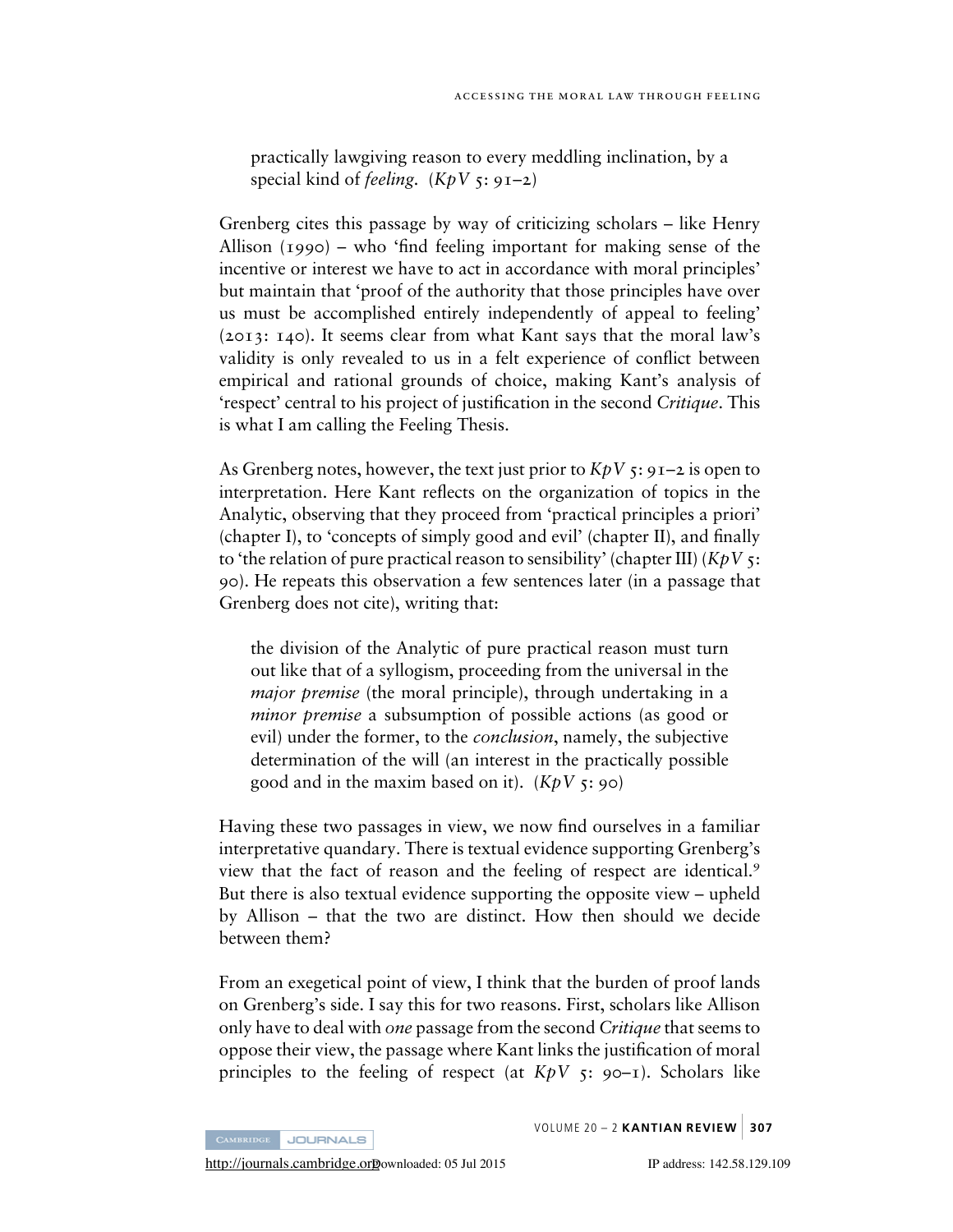Grenberg, on the other hand, are forced to adopt a revisionary interpretation of the entire Analytic, questioning Kant's division between the justification of moral principles in chapter I and the analysis of moral feeling in chapter III.<sup>10</sup> Second, for her reading to work Grenberg needs to show that our access to the moral law is limited to a felt experience, but on closer inspection all that the passage from  $KpV$  5: 91–2 states is that the 'dissimilarity' between empirical and rational grounds of action is revealed to us by 'respect'. This does not decisively show that Kant considers the fact of reason to be an affect. $I<sup>T</sup>$ 

Now Grenberg is aware of the passages that conflict with her view. Referring to  $KpV$  5: 90, for instance, she says it is 'surprising' that Kant claims 'he has accessed "the possibility of practical principles a priori" without appeal to sensibility' (2013: 143). But when Grenberg turns to support her alternative, she does not refer us to additional textual evidence. Instead, on p. 143, she retreats to what I have called step (2), the claim that 'a forced fact has to be a felt fact', and she concludes this paragraph by saying: 'we must appeal to our capacity for receptivity in the sensible form of feeling when making sense of how finite rational beings access the Fact of Reason; there seems no other capacity by which sensibly affected beings *could* take something in as given' (2013: 143). Yet, as we have seen, Grenberg provides us with no further argument as to why the forcefulness of a cognition entails that our access to it is limited to sensibility. Without this claim I see no other way to support the Affect of Reason interpretation – and that is the substance of my worry here, since I am not convinced that step (2) is true.

#### 3

The question I now want to raise is this. If we reject the Feeling Thesis, must we return to a position like Allison's, which denies that feeling plays any role in Kant's project of justification? Grenberg assumes that there is no way of giving feeling its due in Kant's ethics if we separate the fact of reason (as our consciousness of the moral law's authority) from the feeling of respect (as the effect this consciousness has on our sensibility). Yet I am not convinced that this assumption is founded. It seems open to us, as an interpretative possibility, to follow Allison in separating the 'fact' (Faktum) from 'respect' (Achtung) without endorsing his specific view of their relationship. Allison, for instance, claims that Kant's analysis of moral feeling in the second Critique carries no justificatory weight: in his view, it 'brackets' the moral law's validity (1990: 121). But it seems we can reject this specific claim without having to collapse the distinction between moral consciousness and moral feeling. We can

308 <sup>|</sup> KANTIAN REVIEW VOLUME 20 – <sup>2</sup>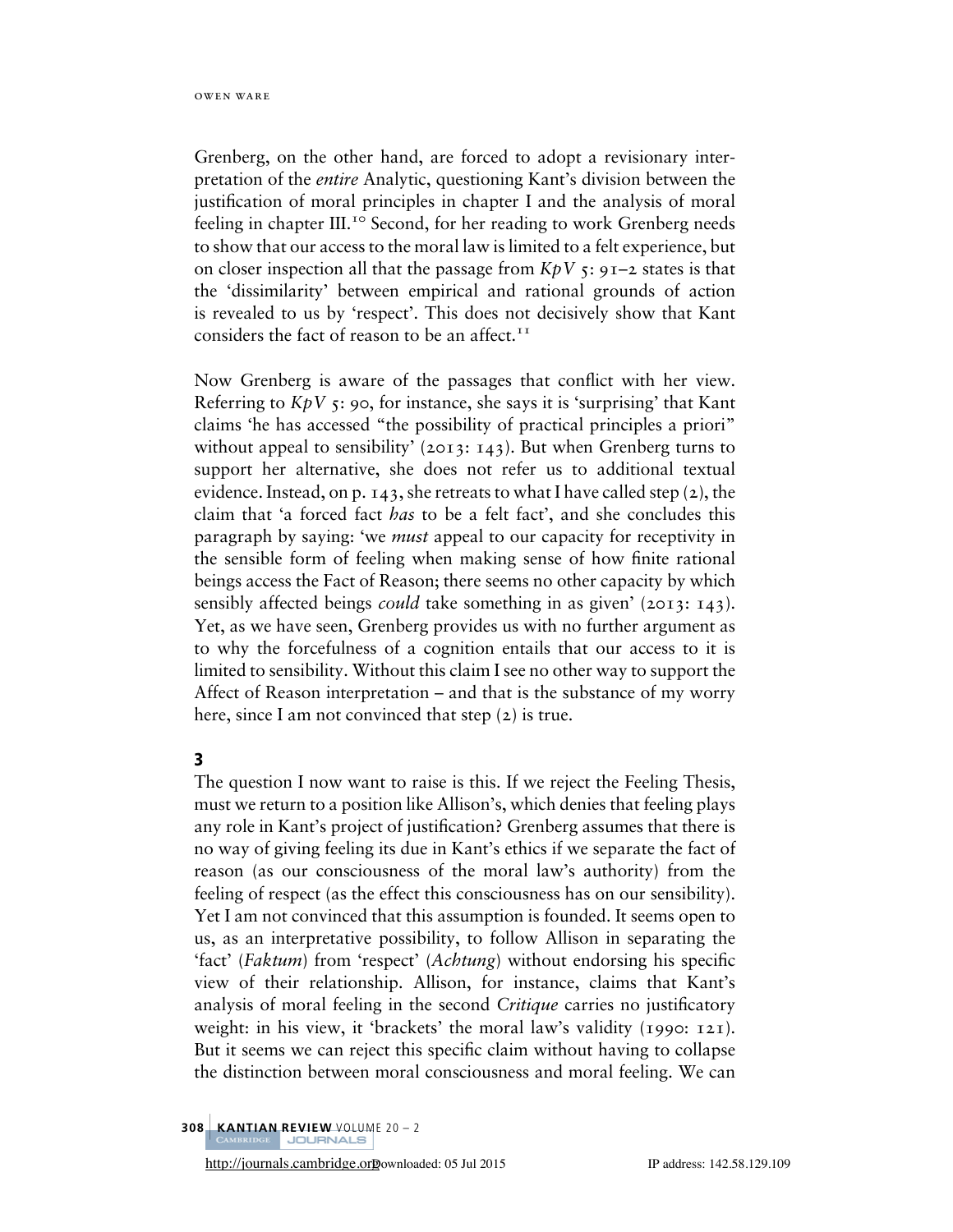appreciate the justificatory weight of respect, in other words, without making it identical to the fact of reason.

One advantage of this reading is that it makes sense of Kant's organization of topics in the Analytic. After showing that there is only one fundamental law of pure practical reason, and that we are actually conscious of this law (chapter I), Kant has two further tasks before him. He must show how the moral law can operate via our faculty of judgement (chapter II), and he must show how the moral law can operate via our faculty of feeling (chapter III). Here we can distinguish the fact of reason (as our consciousness of the moral law's authority) and the feeling of respect (as the effect this consciousness has on our sensibility), yet maintain that Kant's analysis of respect is central to his project of justification. On this reading, chapter III seeks to show how our consciousness of the moral law can exert an appropriate effect on sensibility, one that does not reduce to a pathological feeling of pleasure or pain. Further, this analysis is necessary to show how we can be moved to take up the moral law as our own maxim or principle of choice. On this interpretation, then, we can say that chapter III completes Kant's project of justification in the second Critique: it does so by showing how pure reason can be 'subjectively practical', i.e. an incentive for living one's life by its precepts.<sup>12</sup>

My main complaint is that the Feeling Thesis ends up trivializing this motivational account, since it already assumes what Kant is trying to show in chapter III: namely, that pure practical reason has a *necessary* connection to sensibility. If we read the second Critique as I am suggesting here, then every chapter of the Analytic has a justificatory role to play, and this coheres well with Kant's own description of the Analytic as a 'syllogism', proceeding from a major premise, to a minor premise, to a conclusion ( $KpV$  5: 90). What this means, to return to my initial question, is that separating the fact of reason from the feeling of respect does not force us to reject Grenberg's claim that feeling plays a positive role in Kant's ethics. We can separate the 'fact' from 'respect', with Allison, yet still argue that chapter III of the second Critique is essential to Kant's larger project. Despite my criticisms, then, I believe that Grenberg and I agree on what is perhaps the most important point: her view that moral life has just as much to do with sensibility as it does with reason. This is, I think, where Grenberg and I are of one mind.<sup>13</sup>

#### Notes

I I will cite the Critique of Pure Reason with pagination from the 1781 (A) and 1787 (B) edns, and all other texts by volume and page number from the Academy edn of Kant's

**JOURNALS CAMBRIDGE** 

VOLUME 20 – 2 KANTIAN REVIEW <sup>|</sup> <sup>309</sup>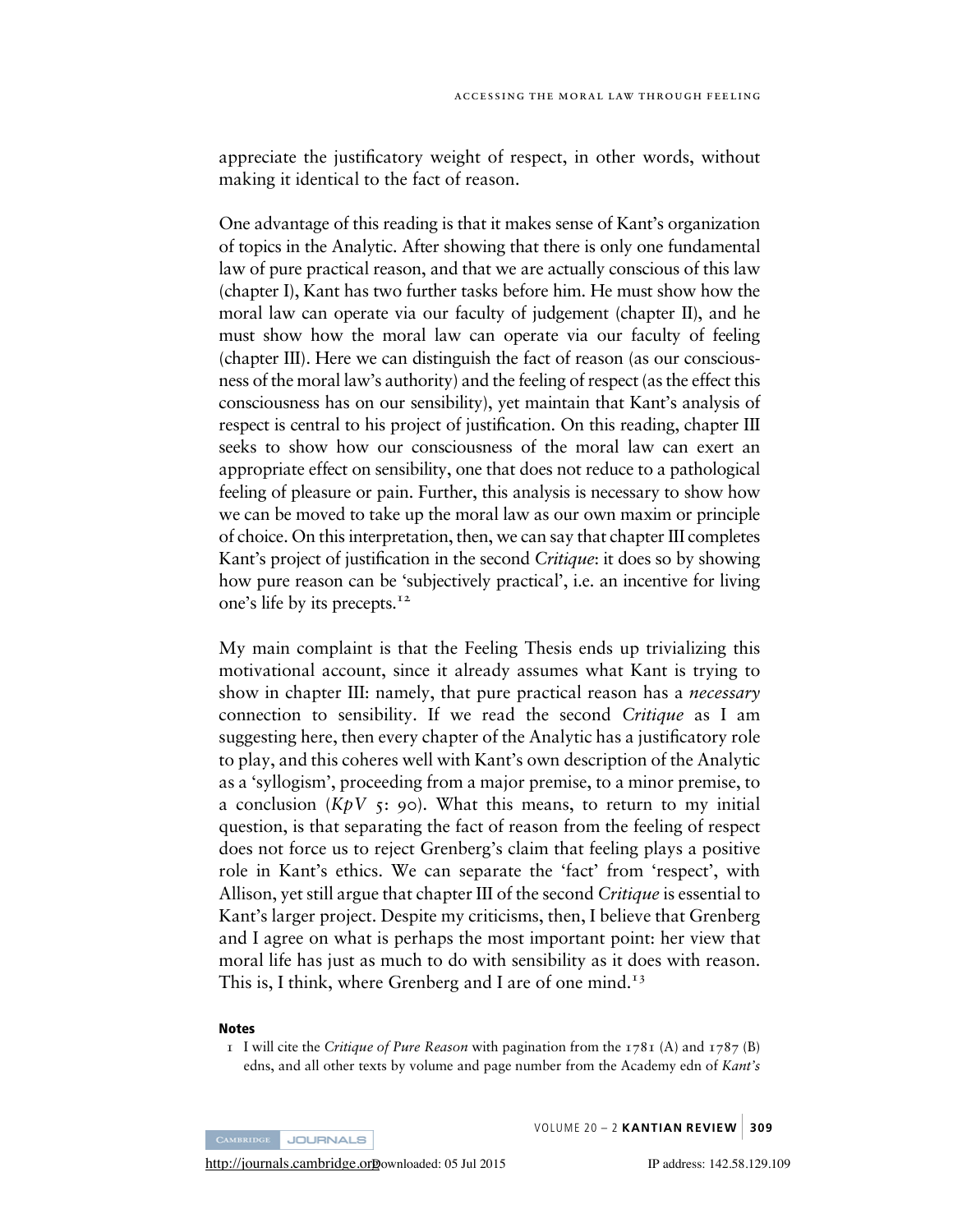Gesammelte Schriften. Unless marked as 'modified', translation of the Critique of Pure Reason will be from (Kant 2009) and of the Critique of Practical Reason (KpV) and Metaphysics of Morals (MS) from (Kant 1999).

- 2 It is not always clear whether Grenberg thinks that our *access* to the moral law in the fact of reason is limited to the feeling of respect, or whether the two are somehow identical. At times she appears to be making a stronger claim of identity. '[T]he Gallows Man's felt experience is indeed the felt experience of the Fact of Reason itself' (2013: 236). 'Kant's deduction of freedom finds its common starting point in the felt experience of the Fact of Reason we have discussed'  $(2013: 261)$ . The beginning principle of the argument is, indeed, still the Fact of Reason, which is a felt, phenomenological fact' (2013: 263). While I will sometimes speak in these terms, my criticism is aimed primarily at Grenberg's weaker claim of access.
- 3 By 'affect' I mean what pertains to feeling and sensibility in general, not 'affect' in Kant's technical sense of the word, i.e. a powerful and fleeting emotion (cf.  $MS$ , 6: 407–8).
- 4 Dieter Schönecker has independently arrived at a version of this thesis, claiming that 'filt is through feelings that we recognize the validity of the moral law' (2013: 2; emphasis in original). A version of the Feeling Thesis was also defended by Heidegger in his 1927 lectures on phenomenology. See especially Heidegger's analysis of respect (1988: 131–7).
- 5 This is a problem for Grenberg, since (in addition to the passage at B6 cited above) there are places where Kant speaks of something 'forcing itself' upon us – using the same term as at  $KpV$ , 5: 31, '*aufdringt'* – without the mediation of feeling or sensibility. In the first Critique, for example, Kant writes: 'The transcendental attempts of pure reason, however, are all conducted within the real medium of dialectical illusion, i.e., the subjective which offers itself to or even forces itself [*aufdringt*] upon reason as objective in its premises' (A792/B820). (Thanks to Steve Palmquist for this reference.) Textual evidence aside, the claim that a forced fact has to be a felt fact strikes me as counterintuitive. In performing an exercise in logic, I may conclude that something cannot (by logical necessity) be both A and not-A. However, that does not mean that my access to the Principle of Non-Contradiction is felt or limited to sensibility. Thanks to Oliver Sensen for this example.
- 6 In a footnote Grenberg even admits that in the first Critique Kant appeals 'to firstpersonal experiences' (e.g. of watching the ship move from upstream to downstream in the Second Analogy:  $A_192-3/B_237-8$ ). But these, she notes, are 'not felt experiences; and, because Kant is concerned to refer them to empirical objects of experience, they cannot be felt experiences'  $(2013: 123, n. 19)$ . In saying this, however, Grenberg seems to be contradicting step (2), her claim that a 'forced fact has to be a felt fact' (2013: 143).
- 7 I defend this interpretation of Kant's fact of reason in greater detail elsewhere (see Ware  $2014b$ ).
- 8 Schönecker does cite this stretch of text: '[2] But how is consciousness of that moral law possible? [3]  $[3,1]$  We can become aware of pure practical laws,  $[3,2]$  just as we are aware of pure theoretical principles, [3.3] by attending to the necessity with which reason prescribes them to us' (cited in Schönecker 2013: 17; numbers in original). However, Schönecker proceeds to offer a detailed commentary on every numbered point *except*  $(3,2)$ , where Kant draws a direct parallel to the theoretical sphere. Clearly, then, this parallel is an obstacle for proponents of the Affect of Reason interpretation.
- 9 See n. 2.
- 10 Grenberg may be willing to accept the revisionary interpretation, but doing so would come at a cost. One of the unifying claims of her book is that the argument of

310 <sup>|</sup> KANTIAN REVIEW VOLUME 20 – <sup>2</sup>